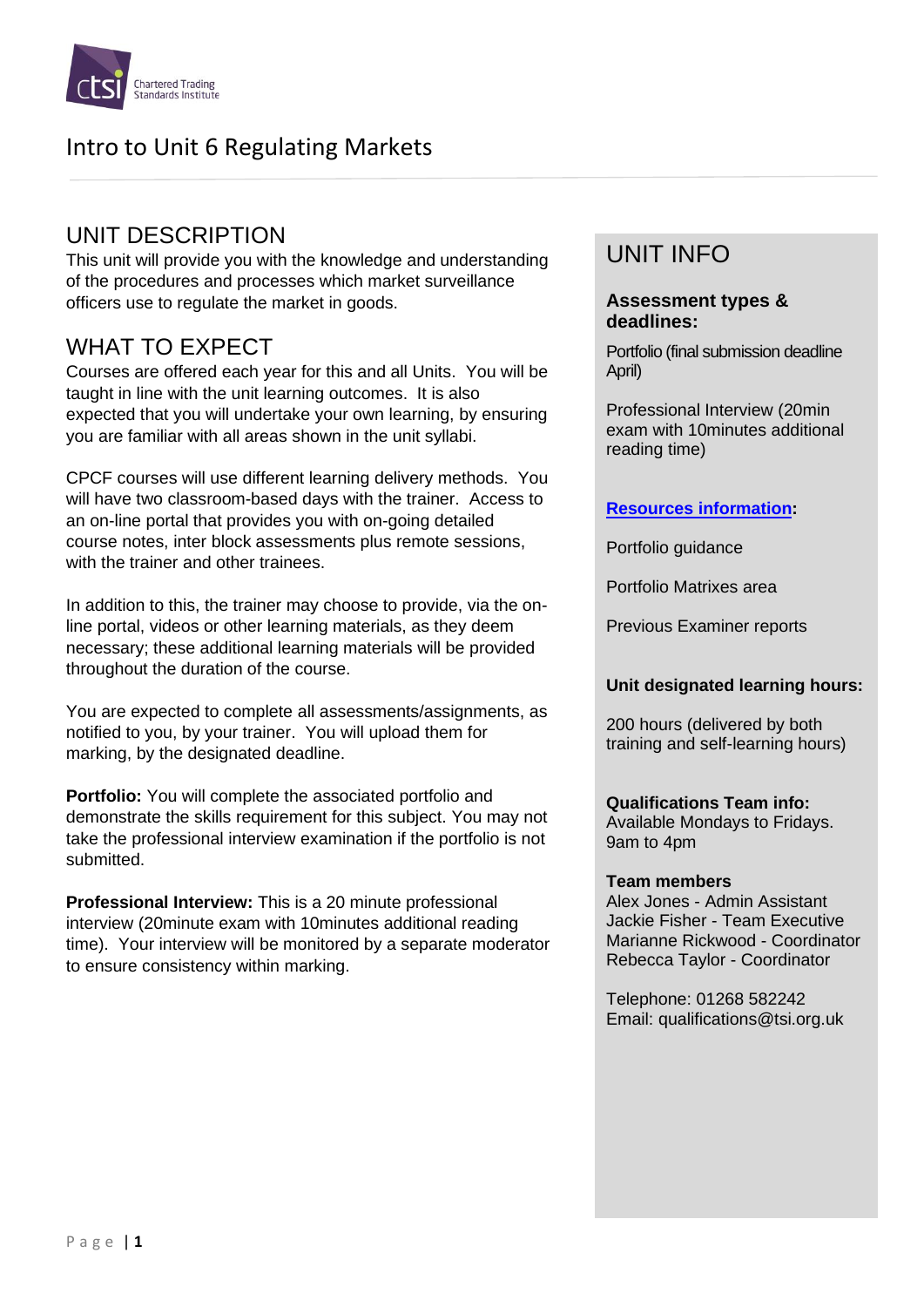

## CLASSIFICATION OF MARKS

All examinations are marked out of 100% and with a pass mark of 40%.

On passing an examination/coursework you will be graded with the following classifications: Distinction, Merit and Pass. All effort should be made to gain the highest mark possible throughout the examining process.

## CPCF REGULATIONS AND POLICIES

All forms of assessment fall within strict regulations and you must ensure you understand and adhere to all regulation requirements.

The regulations that cover all aspects of the CPCF qualifications can be found on our website:

<https://www.tradingstandards.uk/practitioners/training-development/qualifications-resources#stage2info>

Please ensure you are familiar with all aspects within the regulations, taking particular notice of any area relating to examinations, coursework and deadlines.

CTSI will publish announcements surrounding the CPCF qualification from time to time. These are found here:

[https://www.tradingstandards.uk/practitioners/training-development/qualifications](https://www.tradingstandards.uk/practitioners/training-development/qualifications-resources#announcementsupdates)[resources#announcementsupdates](https://www.tradingstandards.uk/practitioners/training-development/qualifications-resources#announcementsupdates)

It is important that you are aware of any notifications provided by CTSI throughout the year to ensure you are meeting any/all requirements that the Executive or the Qualifications and Awards Board have put out.

## **GOVERNANCF**

For more detailed information on the governance of the CPCF, you will find this within the regulations. Below outlines the governance structure approved by CTSI Council.



| <b>Classification</b> | Marks   |
|-----------------------|---------|
| Distinction           | 70-100% |
| Merit                 | 60-69%  |
| Pass                  | 40-59%  |
| Fails                 | 0-39%   |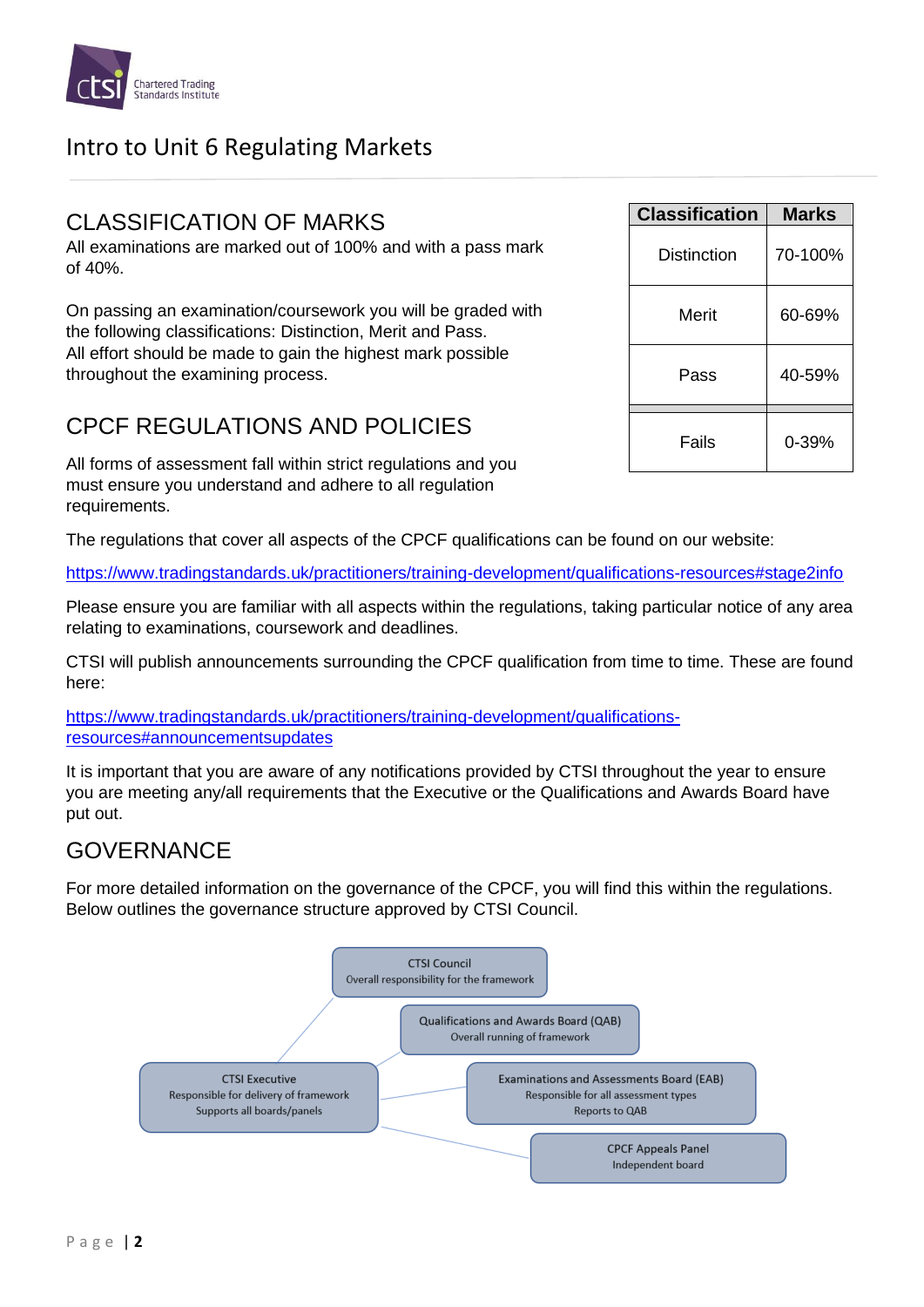

## UNIT SYLLABI

NOTE: The legislation outlined in this syllabus is not an exhaustive list. Candidates will be required to answer questions in accordance with this syllabus.

The examiners may expect candidates to show knowledge of legislation which is in place but not in force, i.e. has been enacted and regulations which been made which are not yet in force if they are directly relevant to the subject matter of the examination.

## **Learning Outcomes:**

At the end of this module, the student will be able to demonstrate:

### **Auditing**

- Principles of auditing and control measures (including HACCP)
- ISO 9001

### **Regulating Markets**

- The function of market surveillance, both internally and at points of entry into the UK;
- Understand modern markets, their operation; including use of internet and social mediate.
- The roles and responsibilities of authorities.
- The organisational framework for market surveillance including methods of information collection, recording and dissemination.
- The limitations on market surveillance powers when they conflict with the functioning of the single market.

### **Skills**

• RIPA, in relation to on-line activities.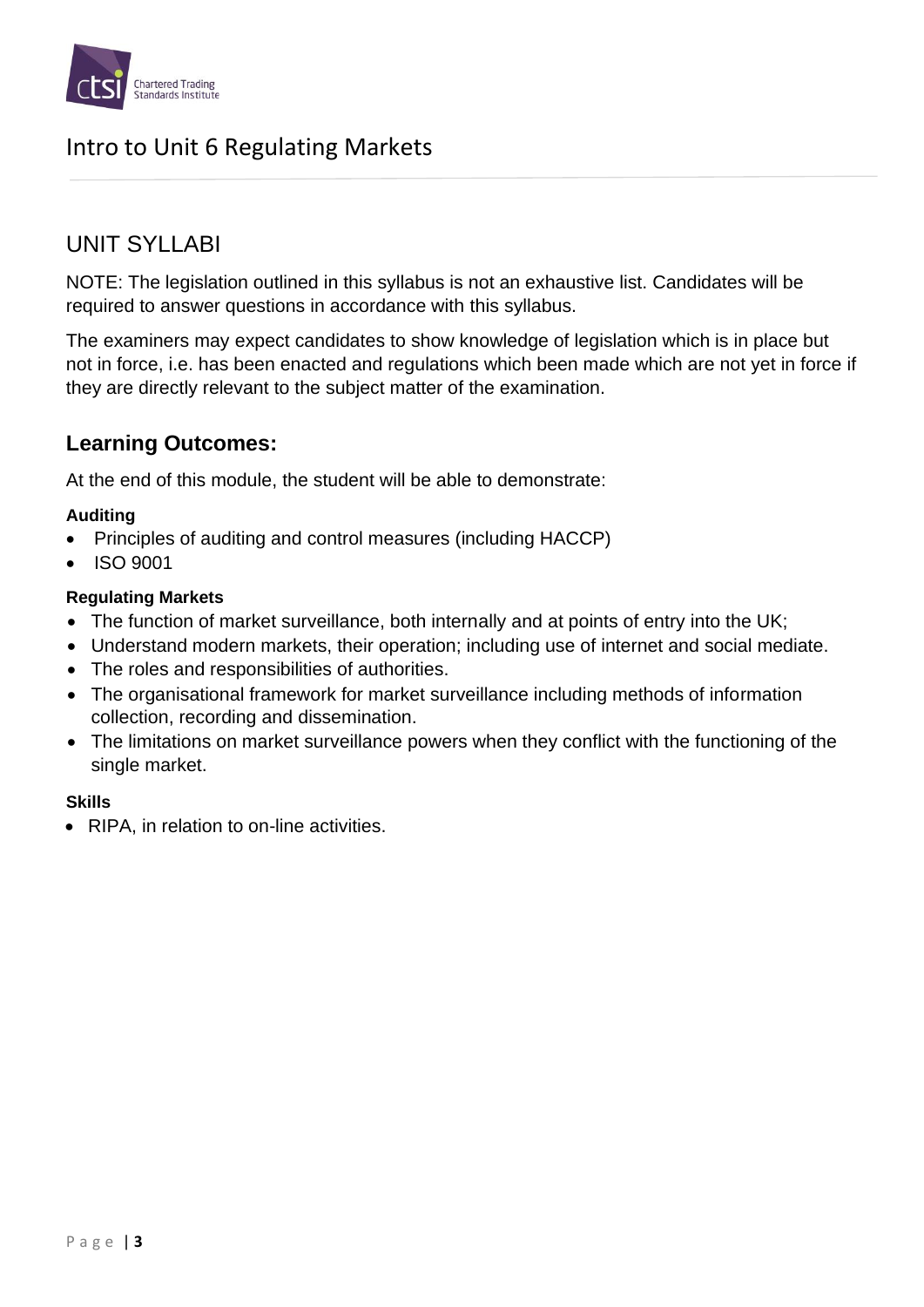

## **Indicative areas of study**

The range, function and extent of legal controls, together with relevant guidance, which relate to the market surveillance of product safety.

The following terms have been used to indicate the level of knowledge required in each element;

**Detailed:** To an in-depth level, and with a fine degree of distinction between concept

**Working:** With the ability to apply the learning to situations so as to resolve problems

**Basic:** Having an awareness of the organisations and concepts

Assessments will reflect the requisite level of knowledge in each given area of the syllabus.